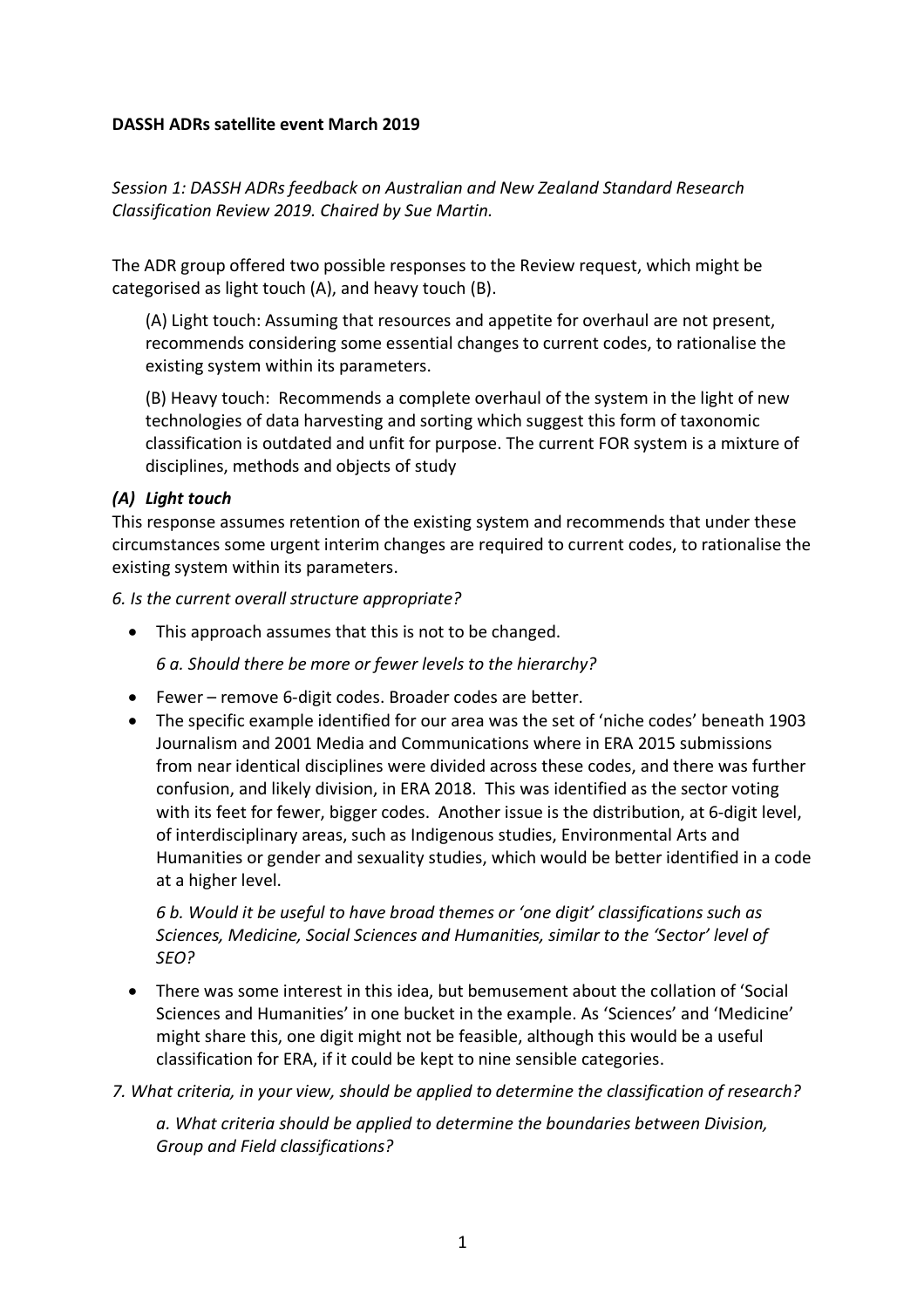*b. Should research methodologies, publication practices, or any other factors be considered as key criteria for classifying research?* 

*c. Apart from the Principles described in Section 2, are there any other specific criteria that should be applied?* 

- There were a variety of views on this topic across the group, which tended to agree more on what should NOT be used than what should. For areas including 2005, and 2103 there was strong agreement that the division of these fields at 6-digit level into Geo-political zones was archaic, counter-productive, in no way reflected the current state or directions of Literary or Historical studies, and submerged strong streams including the Postcolonial, and transnational. This type of coding produces perversity such as 200501 (Aboriginal and Torres Strait Islander Literature) and 200502 (Australian literature excluding ATSI Literature); and 210301 (ATSI History), and 210303 (Australian History excluding ATSI), a pattern which is repeated across a variety of codes, but not all – so is inconsistent, as well as anomalous.
- ADRs noted that at both 2- and 4-digit levels, Fields of Research are an inconsistent mix of, in some cases disciplinary approaches (for example, geography, sociology) and in others a thematic focus (for example, Education, Business).
- There was some appetite for removing 4 digits entirely, and moving the ones that represent distinct disciplines (for example, Geography or Sociology) to the 2-digit level. We note that this could only be done after extensive surveying of the impact on small areas of research excellence which might then not meet thresholds etc.
- 2-digit codes should be agnostic in relation to method (for example whether data is generated through traditional or practice methods) and should be defined by underpinning ways of constructing knowledge (aka 'disciplines').
- The ADRs agreed on the importance of disciplines as entities with distinct histories, theoretical and methodological frameworks, and felt there was some capacity to align codes more clearly around clusters of disciplines/theories/methods? Geography, sociology, political science, economics, psychology, history, engineering, design, and the interdisciplinary studies that are more thematic, applied.

*8. Where should the classifications change (at the Division, Group or Field level)? Please identify specific codes, where appropriate. In particular:* 

*a. What new or emerging areas of research should be allocated FoR codes (and at which level)?* 

- Some ADRs suggested moving some of what are currently 4- or 6-digit codes up to the 2-digit codes:
- i. Indigenous studies (this is also the answer to Question 9)
- ii. Gender, sexuality and Queer studies

Possibly also other areas such as

iii. Development studies

• Note that the 'Heavy touch' approach proposes a different means to managing thematic studies such as these.

*b. Should any of the existing FoR codes be split, deleted or merged?* 

• The group felt that the following codes could be removed: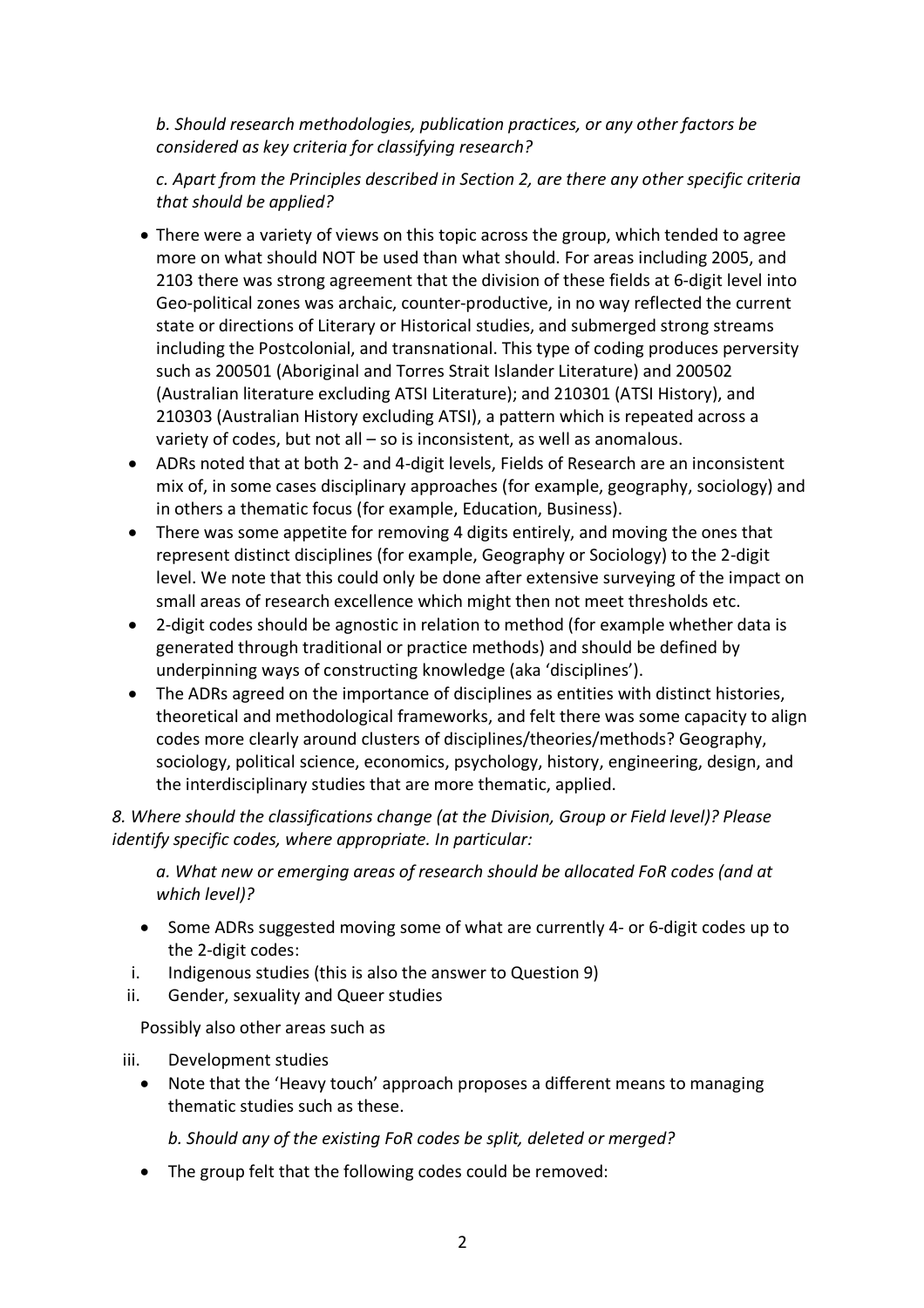- i. 1903 Journalism
- ii. 2202 History and Philosophy of Specific Fields
- iii. 1302 Curriculum and Pedagogy suggestion that this needs to be removed due to "chronic misuse".
	- A number of the 19 codes should be rationalised (1901 and 1905 should be combined) or merged with their cognate 20 codes, acknowledging the alignment of creative practice with critical practice in these areas. For instance, 1902 and 2001 should be merged, Creative writing should be removed from 1904, and included in 2005, and so on.

*c. Should any of the existing Group or Field codes be moved to other places in the classification?* 

- 12 code was identified as a thematic code encompassing a range of underpinning theories and methods: design, textiles, architecture, garden studies, planning and and construction disciplines across a wide spectrum of theory, methodology and practices.
- Architecture, and Design practice, might also be moved to the 19/20 codes (see above)

*d. Is there ambiguity or redundancy in the existing FoR codes? (e.g. areas where research could reasonably be classified in two or more different codes)* 

- Note recommendations on Indigenous studies, Gender and Sexuality studies, Development studies.
- 1605 (Policy and Administration) was identified as an area that might be better represented within its individual disciplinary areas, but opinions were mixed.
- 22 Religious Studies and Philosophy are not necessarily related fields.

*9. How can the FoR codes better capture Aboriginal and Torres Strait Islander Studies, Māori Studies, and Pacific Peoples Studies research, and at what level (e.g. Field, Group, Division)?* 

• Move to 2-digit code.

*10. How can the FoR codes better capture interdisciplinary/multidisciplinary research, and at what level (e.g. Field, Group, Division)?* 

- As noted above, some of these should be introduced at 2-digit level, but some ADRs thought the best option would be our second 'Heavy touch' option of reconsidering the basis for the taxonomy and working with information scientists to design new methods.
- A substantial number of 'missing' fields were identified for inclusion, but this does raise the issue of exhaustiveness and redundancy. In many codes – 20, 21, possibly 18, 12, at a minimum 4-digit codes need to be entirely overhauled – ideally using data science and researcher feedback - rather than new codes added.

## *(B) Heavy Touch*

This approach works from the premise that from a data science point of view the current FOR system is no longer fit for purpose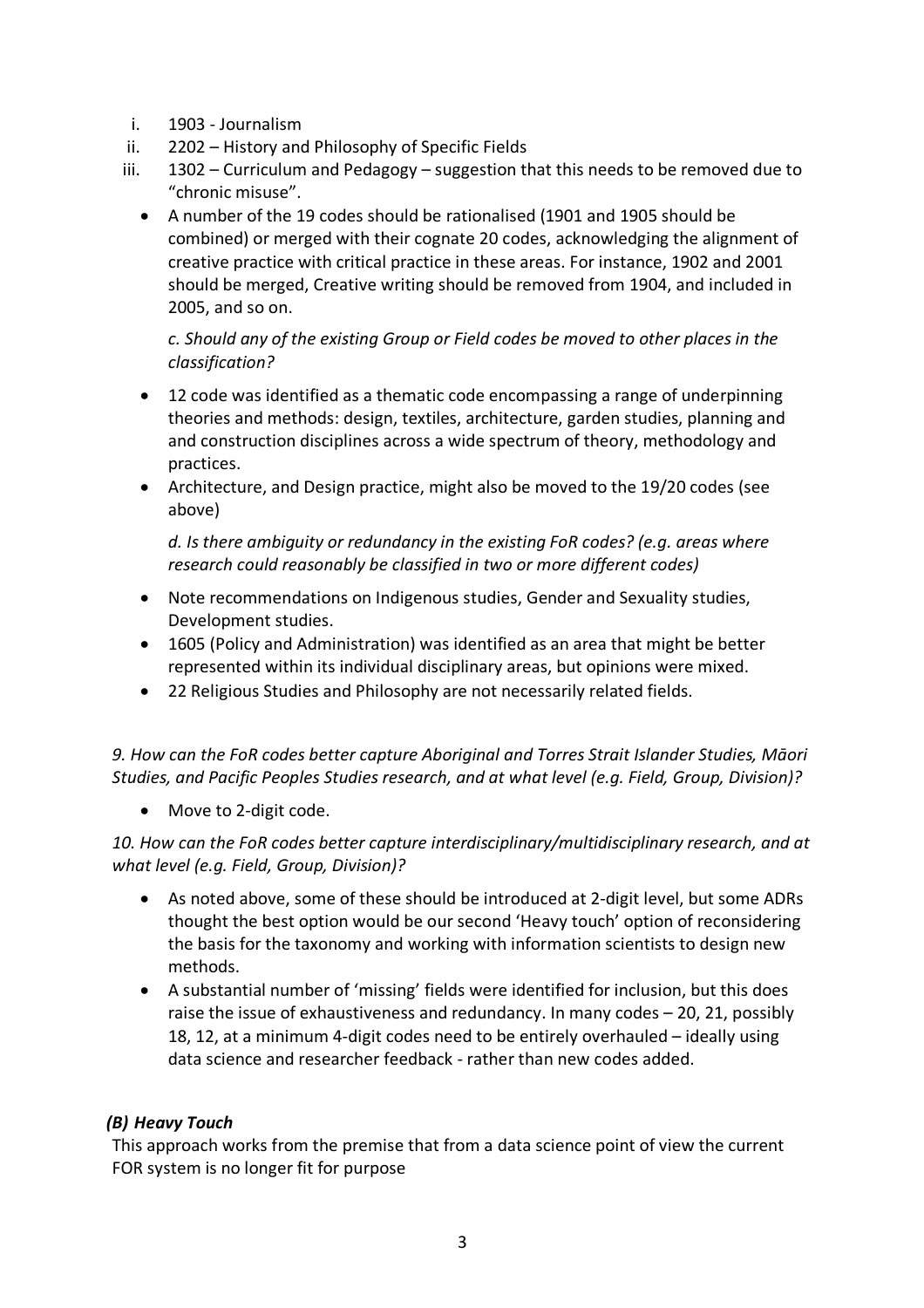### *6. Is the current overall structure appropriate?*

No.

## *7. What criteria, in your view, should be applied to determine the classification of research?*

- Technologies that allow agile and real time analysis of big data offer a radically different approach to organising research outputs. Word clouds are already working well as a way to find reviewers for ARC.
- ADRs with expertise in information science suggested that an expanded suite of 2 digit FoR codes at the disciplinary level could be allied with new approaches to big data to map data around topics like queer, indigenous, area studies, feminist research, and emerging research areas.

# *8. Where should the classifications change (The rest of Q8 assumes an overall retention of existing FOR systems, and is dealt with under B8, below)*

- ADRs suggested considering a move to broad, 2-digit codes for taxonomy, abandoning any attempt to capture all emerging forms of research in detail (Viz Q 9 & 10 re Aboriginal and Torres Strait Islander Studies and interdisciplinary studies), coupled with digital data harvesting using metadata/ algorithms.
- Such 2-digit codes (if codes were used) could be agnostic in relation to method and could be defined by underpinning ways of constructing knowledge/codes could be allocated according to the underlying bodies of theory. Overall the proposal was to abandon exhaustiveness in favour of agility and large-scale use of digital data harvesting for purposes of allocating resources and evaluating research.
- *Action*: notes from this ADR discussion to be presented to the DASSH Board for consideration as to next steps.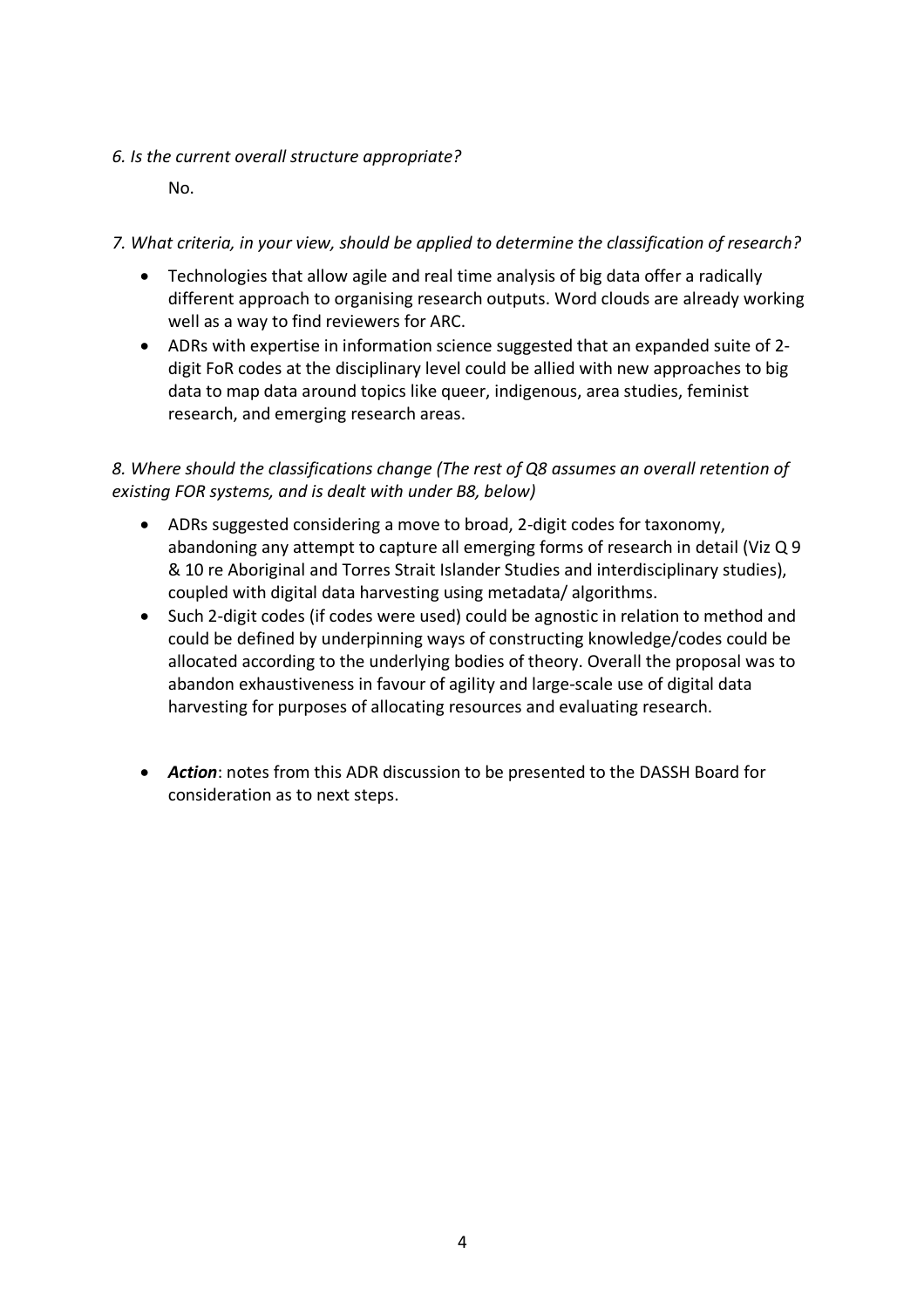*Session 2: Joint session 1: ADR/ADLT networks discussion. What are the best models for teaching/research integration? (or should it be 'learning/research integration'?). Chaired by Jill Lawrence and Alan McKee*

- Agreement that 'learning/research integration' does not mean that researchers teach the content of their research interests to students.
- Rather, the key issue is having active researchers teaching undergraduate students.
- This means a 'research informed' way of teaching that is driven by, and helps students learn, transferable research skills (rather than disciplinary content knowledge).
- These include the ability to gather evidence, analyse evidence in a rigorous way, think critically, construct an argument, proceed ethically, etc.
- From this position, research-only positions and teaching-only positions are problematic.
- Some research-focused staff may find undergraduate teaching challenging important that they're offered mentoring and career development.
- Some people stated that all researchers should do some undergraduate teaching.
- Some speakers noted that teachers can have students do research projects driven by real world concerns –partnering with external organisations such as NGOs to produce a project on homeless for example.
- A small number of undergraduate students will want to continue to become academic researchers – we can offer them a research methods subject, or research internships.
- As a group there was agreement that university strategies to promote researchlearning integration have to have both research specialists AND learning and teaching specialists in the room.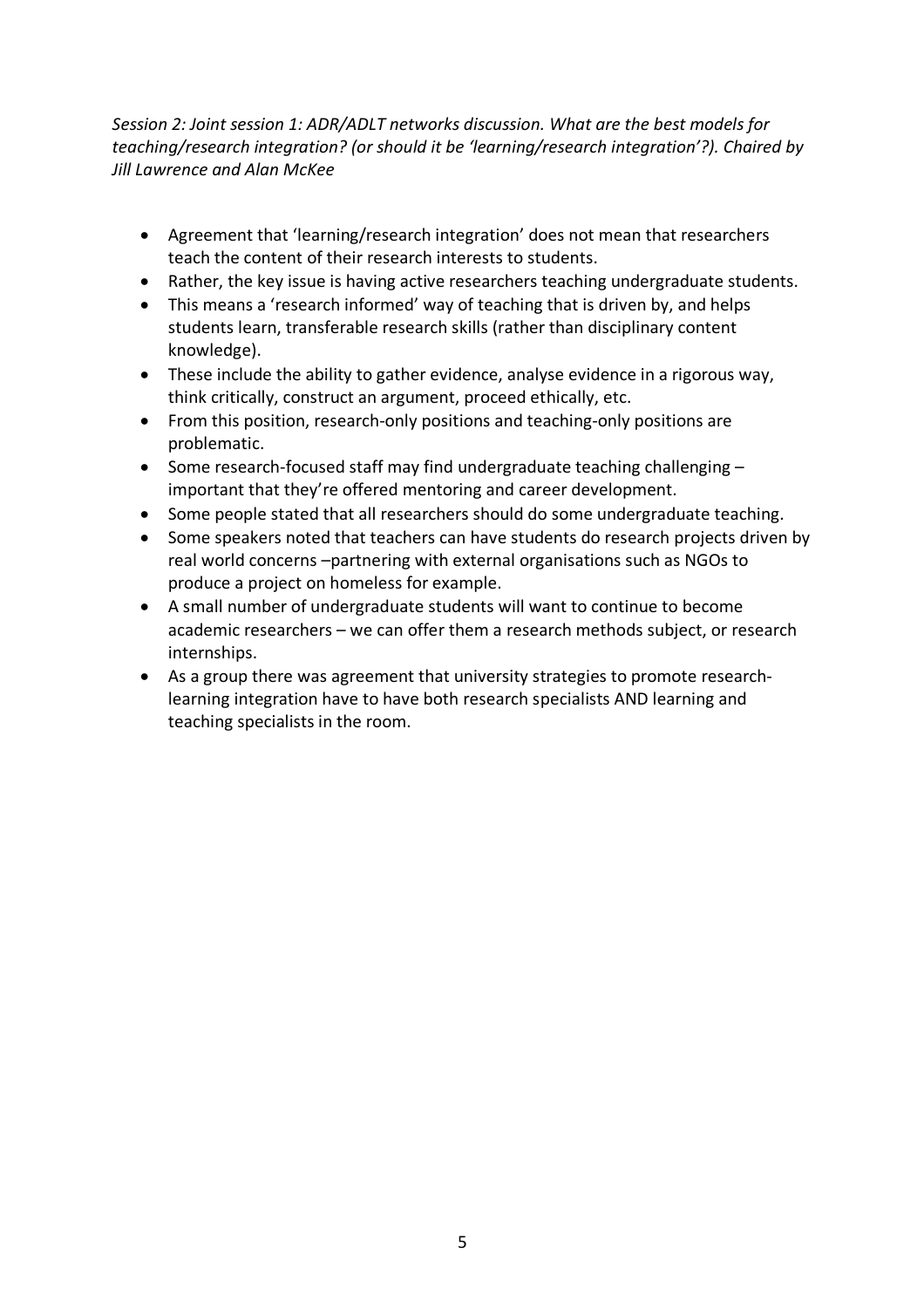*Session 3: Joint session 3: ADI/ADR networks discussion. What are the best strategies to internationalise your faculty's research?. Chaired by Susan Oguro and Alan McKee* 

- In order to decide what are the best strategies for internationalizing research you have to know first – what do you want to accomplish? What is the purpose of international research?
- Philosophically is it about learning from other cultures' ways of thinking about research issues? Or is it about being 'global' and publishing in the most prestigious world (ie, American?) journals with famous co-authors?
- Practically what are the KPIs that drive international collaboration that we have to meet?
- Many of us have research collaborations with researchers in other countries but they are overwhelmingly English-speaking, from Europe or America. If we're only working with people who already think the same way we do, how is that changing our thinking?
- In terms of KPIs universities often measure 'internationalization' of research (to the extent that they do at all) through numbers of journal articles with co-authors in other countries in Scopus-ranked journals, driving particular kinds of research practice.
- For ADRs, internationalization offers the opportunity of accessing funding sources in other countries.
- Strategies to drive internationalization include staff mobility bringing scholars to Australia, sending Australian scholars overseas.
- How useful are these in driving measurable outcomes?
- What are the implications of promoting global staff mobility in terms of sustainability? (can research budgeting include carbon offsets? Use of better communications technology to limit need to travel?).
- Other strategies for internationalization add international PIs to ARC grants; encourage ECRs to work with researchers in other countries; one-to-one relationships between universities.
- HDR students might be the biggest driver of research internationalization? Many HDR students come to Australia from other countries, with an interest in studying their home countries – which drives their supervisors to develop more expertise in those countries; and if the HDR student is then employed as a staff member, increases international networks.
- It is important to appoint researchers to Australian universities from other countries, who bring with them their networks of researchers outside of Australia.
- QS rankings are a big driver we need researchers in other countries to say our universities are great.
- Universities are often more advanced in the internationalization space in undergraduate teaching – how can we build on that for research?